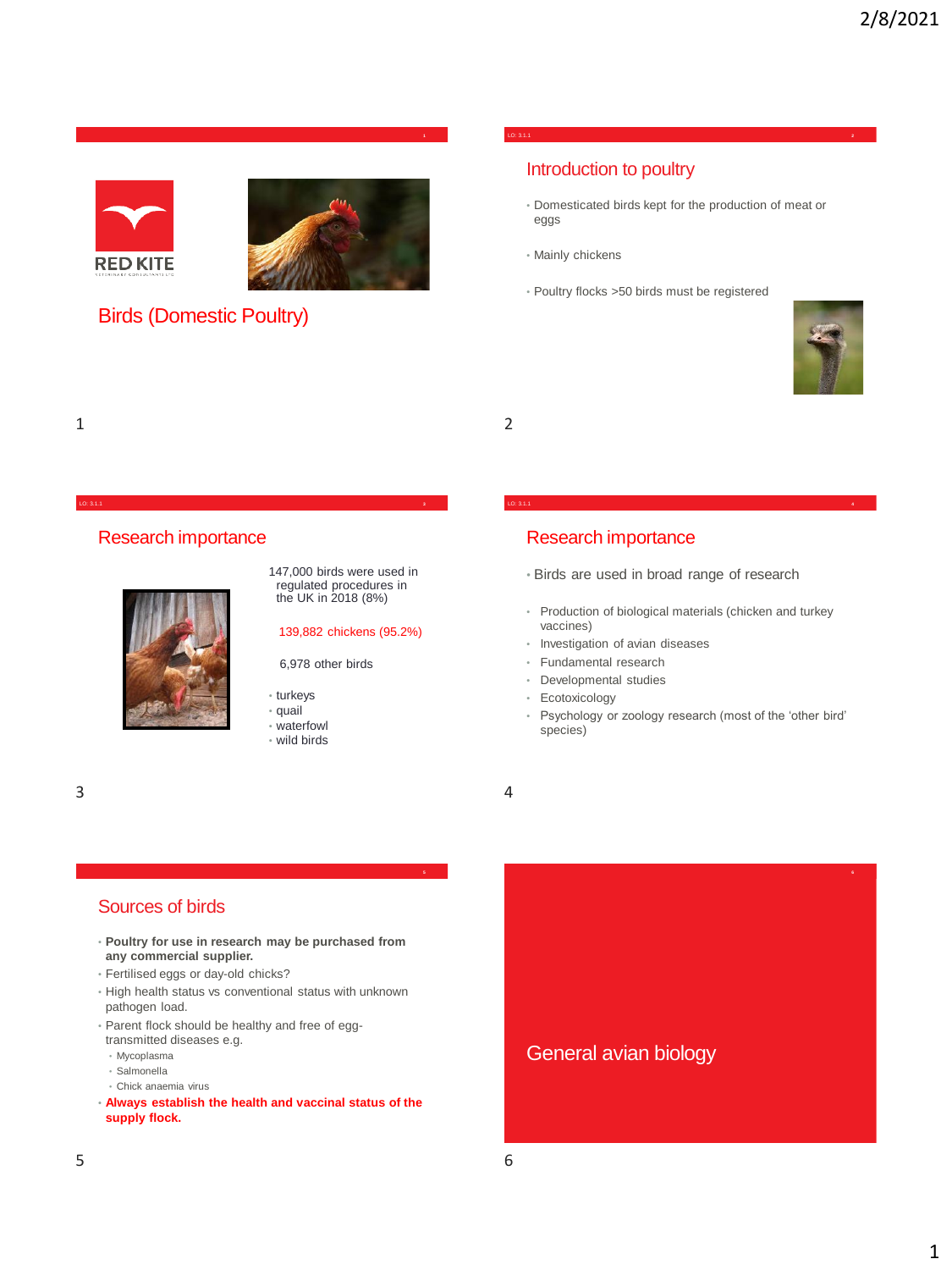#### LO: 3.1.1 **8**

### Some anatomical features of birds

- Feathers • Scaly legs • No diaphragm • No teeth or lips • No bladder • No sweat glands
- Only one ovary
- Lightweight bones • Air sacs • 11-25 cervical vertebrae
- Lay eggs



## LO: 3.1.1 **9**

## **Feathers**



#### **Functions**

- Flight
- Insulation
- Camouflage
- Courtship

LO: 3.1.1 **11**

LO: 3.1.1 **13**

• Seasonal moult - usually spring, often at times of egg laying

8 9

#### LO: 3.1.1 **10**

### **Feathers**

• **Contour** – large feathers, on the outside



- **Down** soft insulating feathers
- **Semiplume** combination of contour and down
- **Filoplume** hair-like, thin, short barbs
- **Bristle** around head and neck have a tactile function

LO: 3.1.1 **12**

Beak, claws, spurs

Thin skin

**Skin** 

- No lips, teeth or eye lashes
- Comb and wattles
- Preen or oil gland
- Brood patch





### Skeletal system

- Light, strong skeleton
- Pneumatic bones with thin cortices brittle
- Forelimbs modified as wings
- Large keeled sternum and pectoral girdle
- Fused thoracic vertebrae and limb bones
- Long neck many cervical vertebrae



## Cardio-vascular system

- Large heart high metabolic rate
- Heart rate 200-250 beats/minute
- Nucleated red blood cells (cf mammals)
- Control blood flow to lower legs and feet

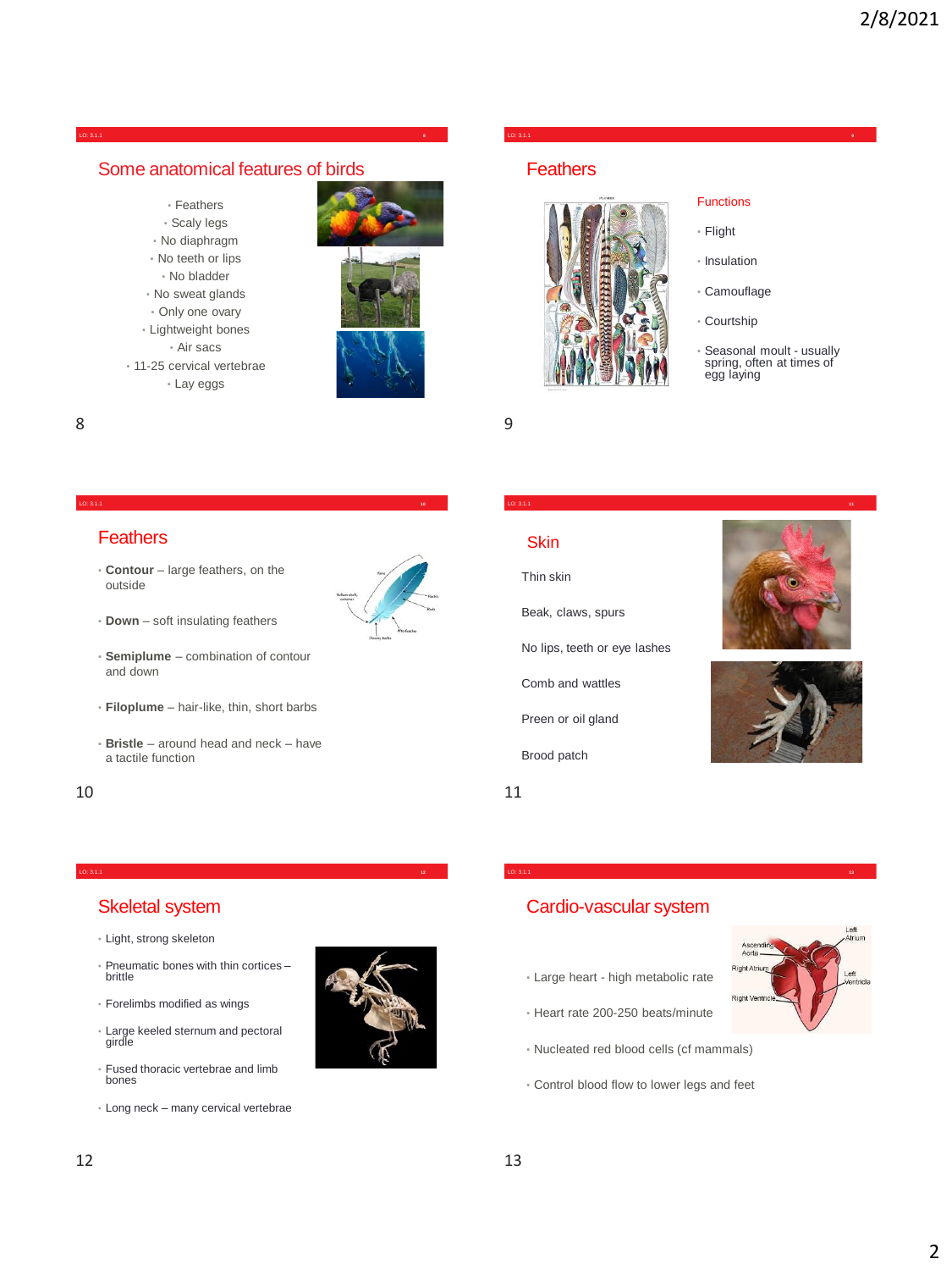#### LO: 3.1.1 **14**

## Respiratory system

- No diaphragm
- Two non-lobar lungs
- 9 air sacs act like bellows
- Oxygen exchange only in lungs



• No diaphragm

#### LO: 3.1.1 **16**

## Urinary System

- No bladder :
- ureters open directly into cloaca
- No urine: urate paste, high in uric acid, low in water
- Urate paste deposited as white cap on faeces

Visual system

• Large, flattened eyes

• Wide field of vision (330°)

• Cloaca – has an urogenital function

• Vision is the dominant sense for many birds

• Can perceive part of the U/V spectrum





#### 16 17

## Digestive system

- No soft palate
- Oesophageal dilatation crop

LO: 3.1.1 **15**

LO: 3.1.1 **17**

- Two part stomach:
- 1) proventiculus
- 2) ventriculus (gizzard)
- Short colon, two very large caecae

 $14$  15

## Reproductive system

#### • Male

- intra-abdominal testes
- heat resistant semen
- males are homogametic (XX)

#### • Female

- single ovary and oviduct left side
- egg development along oviduct
- Heterogametic (XY)



LO: 3.1.1 **18** LO: 3.1.1 **19**

#### Nostril-Larynx Trachea Oesophagus  $C_{\text{tot}}$ Oviduct Hea Cloaca Proventriculus Il intestine Gall bla Duodenal loop Pancreas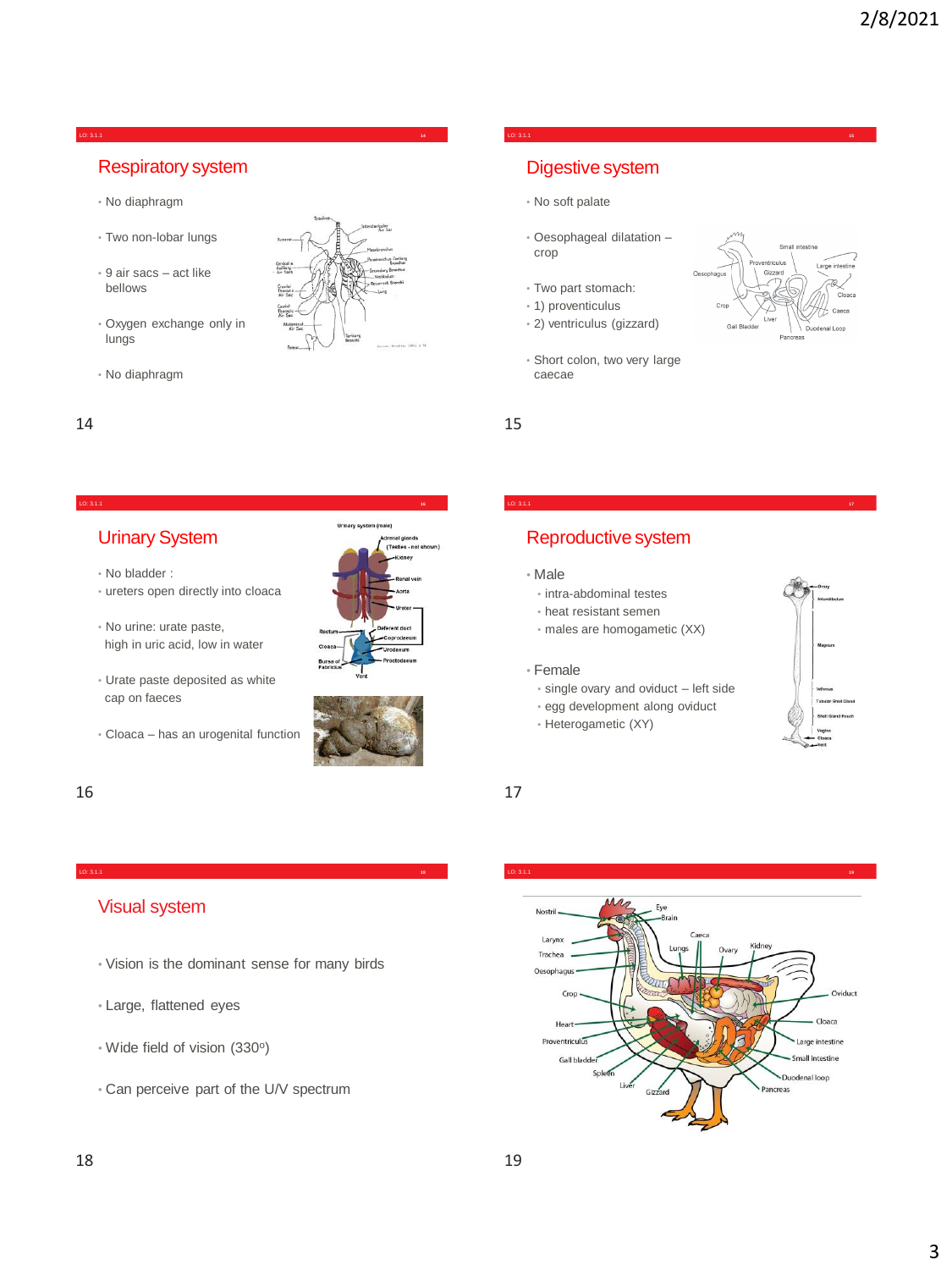#### LO: 3.1.1 **20**

## Physiology

- **High body temperature – 41.5 – 42.50 C**
- High basal metabolic rate heart rate 200-250/min
- High proportion of red fibres in muscle
- Very susceptible to stress
- Calmed by dimmed lighting



20 21

## The domestic chicken

The bird that gives birth every day

LO: 3.1.7 **24**



Red Jungle Fowl *Gallus gallus*



#### 22 23



Domestic chicken *Gallus gallus domesticus*

# Kingdom Animalia

| .              |                            |             |                 |  |
|----------------|----------------------------|-------------|-----------------|--|
| Phylum         | Chordata                   | in the con- | į               |  |
| Class          | Aves                       |             |                 |  |
| Order          | Galliformes                |             |                 |  |
| Family         | Phasianidae                |             | Microsoft IPPAN |  |
| Genus          | Gallus                     |             |                 |  |
| <b>Species</b> | Gallus gallus (domesticus) |             |                 |  |

The domestic chicken



**23**

## **Poultry**

- Galliformes:
	- Chickens and turkeys
	- Quail, pheasants, partridges
- Guinea fowl
- Anseriformes:
- Waterfowl (Ducks, geese)
- Members of these 2 orders also known as FOWL
- Columbiformes: Pigeons
- Struthioniformes: Ostriches







## The Domestic Chicken

LO: 3.1.7 **25**

#### **Breeds**

- Mostly hybrid lines
- E.g. Light Sussex
- Rhode Island Red
- Various rare breeds
- Inbred lines/KO lines
- Lines vary in responses



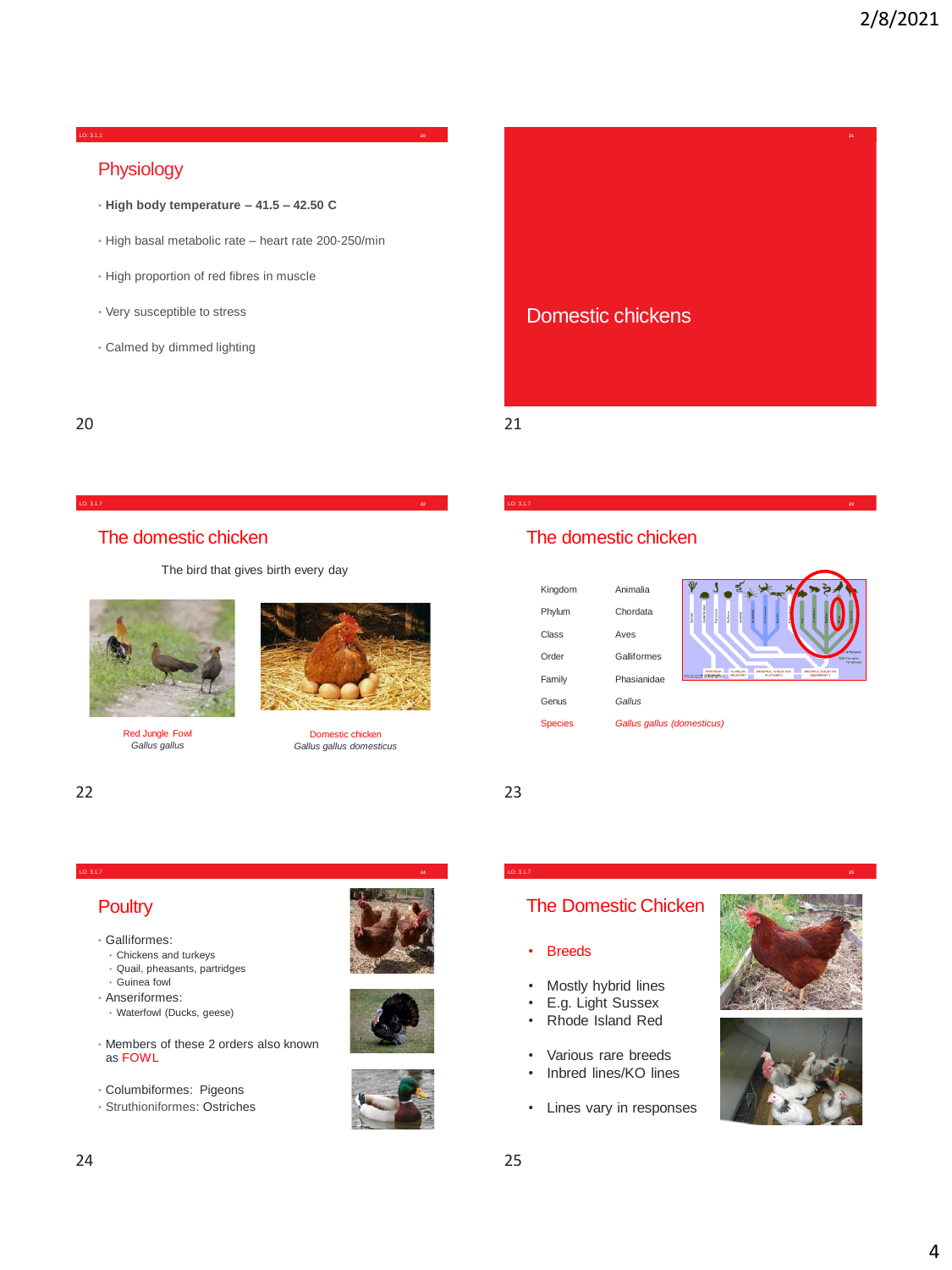

## Natural behaviour

• In natural conditions, chickens spend up to 90% of their time foraging.

LO: 3.1.1 **28**

- They also sunbathe, dust-bathe, perch, run about the yard, and socialize in small groups.
- Hens scratch out nests in the straw in which to lay their eggs.

LO: 4.2 **30**

- Outdoor access if possible
- Floor pens vs cages



#### 28 29

### **Environment**

| <b>Temperature</b> | 15-25°C                      |
|--------------------|------------------------------|
| Humidity           | 40-80%                       |
| Light Levels       | $>20$ Lux                    |
| Noise Levels       | < 50dB                       |
| Ventilation        | 15-20 air changes per hour   |
| Photoperiod        | 10 hours dark:14 hours light |





#### LO: 4.1 **27**

#### Adults



- Domestic chickens are social animals.
- Groups of 5-20 birds.
- They form social structures, communicating by calls, contacts and visual demonstrations.
- 'Pecking order' is established.
- Care when regrouping

LO: 4.2 **29**

## **Housing**

Floor pens vs cages













## Light

• Chickens often kept in low light to reduce feather pecking

LO: 4.2 **31**

- Dawn and dusk
- Photoperiod, light intensity and dawn/dusk influence egg laying.

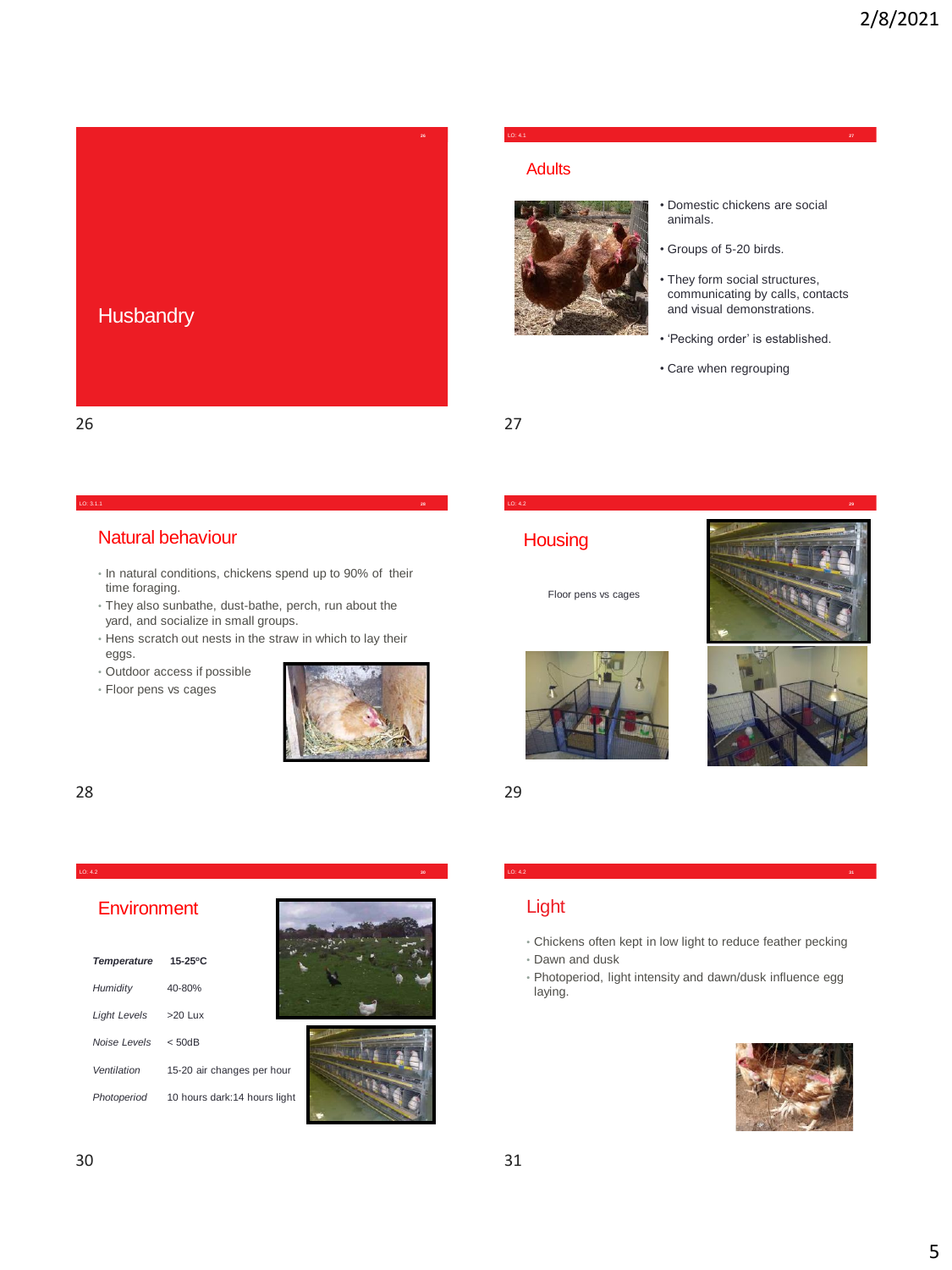#### LO: 4.2 **32**

### Litter management

- Wood shavings or straw.
- Correctly managed litter should be dry and friable.
- However, if drinker management or ventilation is poor, litter can become wet or consolidated.

LO: 4.2 **34**

- Bird droppings remain on top of the litter
- Soiling of the birds, scabby hocks and breast blisters
- Predispose to respiratory infections

### Chick rearing

• Poor thermoregulation - temperature and humidity important

LO: 4.2 **33**

- After hatching, house in brooder
- Reduce temperature over 5-6 weeks
- 16 hours light daily
- **Solid floors**

| Age (days)    | Under<br>lamp (°C) | Ambient temperature in<br>room (°C) | Relative humidity (%) |
|---------------|--------------------|-------------------------------------|-----------------------|
| Up to 1       | 35                 | 25 to 30                            | 60 to 80              |
| over 1 to 7   | 32                 | 22 to 27                            | 60 to 80              |
| over 7 to 14  | 29                 | 19 to 25                            | 40 to 80              |
| over 14 to 21 | 26                 | 18 to 25                            | 40 to 80              |
| over 21 to 28 | 24                 | 18 to 25                            | 40 to 80              |
| over 28 to 35 |                    | 18 to 25                            | 40 to 80              |
| over 35       |                    | 15 to 25                            | 40 to 80              |

## 32 33

### Chick rearing

- Birds should distribute in an O around the brooder lamp
- Can use a brooder quard • Weigh weekly:
	-
	- 7 d = 140-150 g 14 d = 250- 400 g
- 10 days
	- Change feed at<br>• Increase ventilation
	- Increase ventilation • Lower temperature



#### 34 35

## Feeding young birds

- **First 4-5 days - chicks absorb yolk sac.**
- Must learn to eat as this reduces. If not 'starve out' = common cause of mortality in the first week of life.

LO: 4.6 **36**

- Feed small readily accessible crumbs with plenty of space to feed (5cm/chick).
- Growing birds rapid growth can lead to bone malformations. May restrict feed.



## **Nutrition**

- Poultry are omnivorous
- vegetable matter, insects and earthworms.
- Presentation of food depends on the age and status of the bird, e.g. broiler (for meat), chicks, or layers

LO: 3.1.5 **35**

- Adult chickens consume typically 125-250g food/day, and drink 200-300ml water/day
- Cereal based, with added protein, oils, vitamins and minerals.eg. layers pellets 4% oil, 10-17% protein, and 5- 7% fibre
- Crumbs for young chicks (<3-4 weeks) higher in protein
- Sensitive to abrupt diet changes make changes gradually

### **Water**

- Fonts or automatic drinkers.
- Drinker management is important.
- Chicks ground level. Allow 1.5cm/chick.
- As birds grow, **raise drinkers to head height** and increase drinker length to 2.5 cms/bird.
- If nipple or cup drinkers 1 nipple (or cup) per 3-4 birds, with a minimum of 2 in each enclosure.

LO: 4.6 **37**

• Leaking and overflowing drinkers must be avoided.

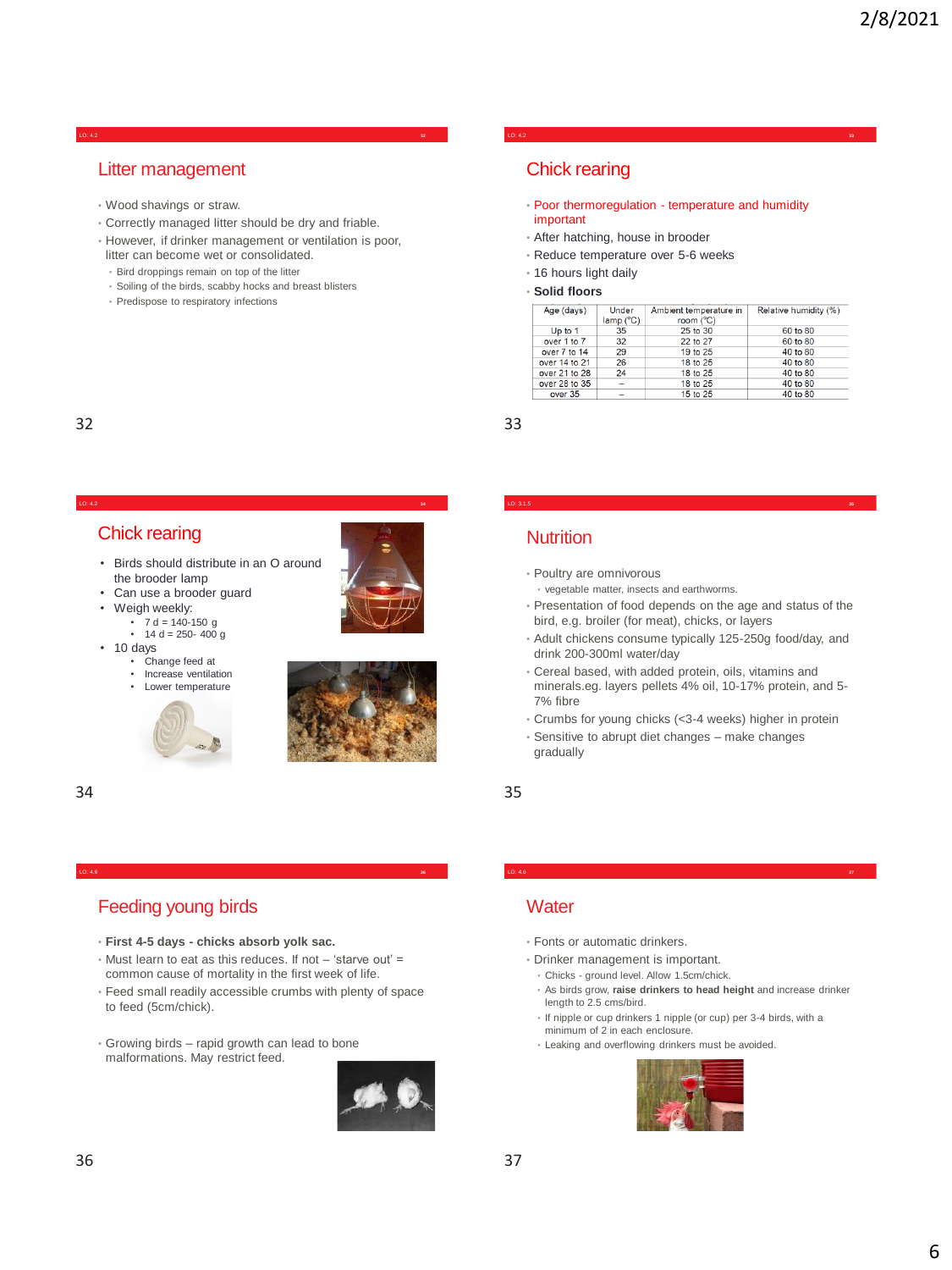#### LO: 4.10 **38**

## **Reproduction**

- Seasonal breeding start in spring, stop in autumn
- Females begin egg laying from 18 weeks, males produce semen from 8 weeks
- Females lay daily until clutch size 12-13 then incubate all at once.
- Fertilisation in infundibulum females can store sperm.
- Egg production in oviduct takes 24 hours.
- Incubation 21 days (28 in turkeys and ducks)
- Incubate with pointed end down and turn regularly until 1– 3 days before hatching, or embryo may stick to the shell.
- Adequate ventilation needed.

#### LO: 3.1.1 **40**

#### **Behaviour**

- Chickens retain much of the behaviour of Jungle fowl.
- Important behaviours are nesting (females), perching, foraging, scratching, pecking and dust-bathing.
- Chickens are ground dwelling birds that cannot fly more than a few feet.
- Flock animals that spend a considerable part of the day foraging.
- **Failure to provide for these behavioural needs leads to abnormal behaviour and poor welfare**
- Many problems associated with inappropriate pecking
- Own feathers or skin, or another chicken's
- Misdirected foraging behaviour in poor environment, or genetic

40 41

## Environmental enrichment

• Motivated to perform 'comfort behaviour' – flapping stretching

LO: 4.1 **39**

- Solid floors, substrate to encourage foraging
- In cages solid area with substrate, Astro turf
- Pecka blocks, rope, string
- Baby and parrot toys, egg trays filled with food (powdered for young chicks)
- Perches roosting is an important behaviour. Enough for all birds

LO: 4.1 **41**

- Dust baths to encourage preening
- CDs draw the birds attention to the light
- Nest boxes for laying hens

38 39

#### Prevention of feather pecking

#### • **Improve the environment**

- E.g. Pecking substrate
- Lower light intensity
- 
- De-beaking laying hens under 10 days







## LO: 5.2 **42**

#### Recognition of pain and distress in birds

Healthy birds are active and alert with smooth feathers, red comb and wattles

#### • **Appearance**

- Comb bright red and upright.
- Eyes bright and clear • Gait - alert and upright with
- clean legs Feathers smooth and shiny
- Tail carried correctly
- Breathing not laboured and with no oculo-nasal discharges
- Droppings firm and dark with white tip. No faecal staining
- around cloaca • Bodyweight - correct for age and breed.
- **Behaviour**
- Calm and contented, but not silent.
- undisturbed by human presence or actively approach.
- Feeding and drinking normally
- Laying (if appropriate) • Putting on weight (<18 weeks)
- Moving freely and interacting with others
- Preening and perching
- Dustbathing or sunbathing • Sparring or mock fighting – young birds

## Sick birds

• Signs can be subtle – overtly sick chickens often have advanced

LO: 5.2 **43**

- disease
- Behaviour Isolated from group
	- Inactive/unresponsive Catatonic (severe pain)
- Feather condition Feathers ruffled
	- Feathers groomed
	- Feather loss
	- Feather discolouration
- Body condition Poor growth, eating and drinking?
- Other Not laying, clinical signs
	- Mortality  $-5%$  in first week
- Can score birds for faecal soiling or feather loss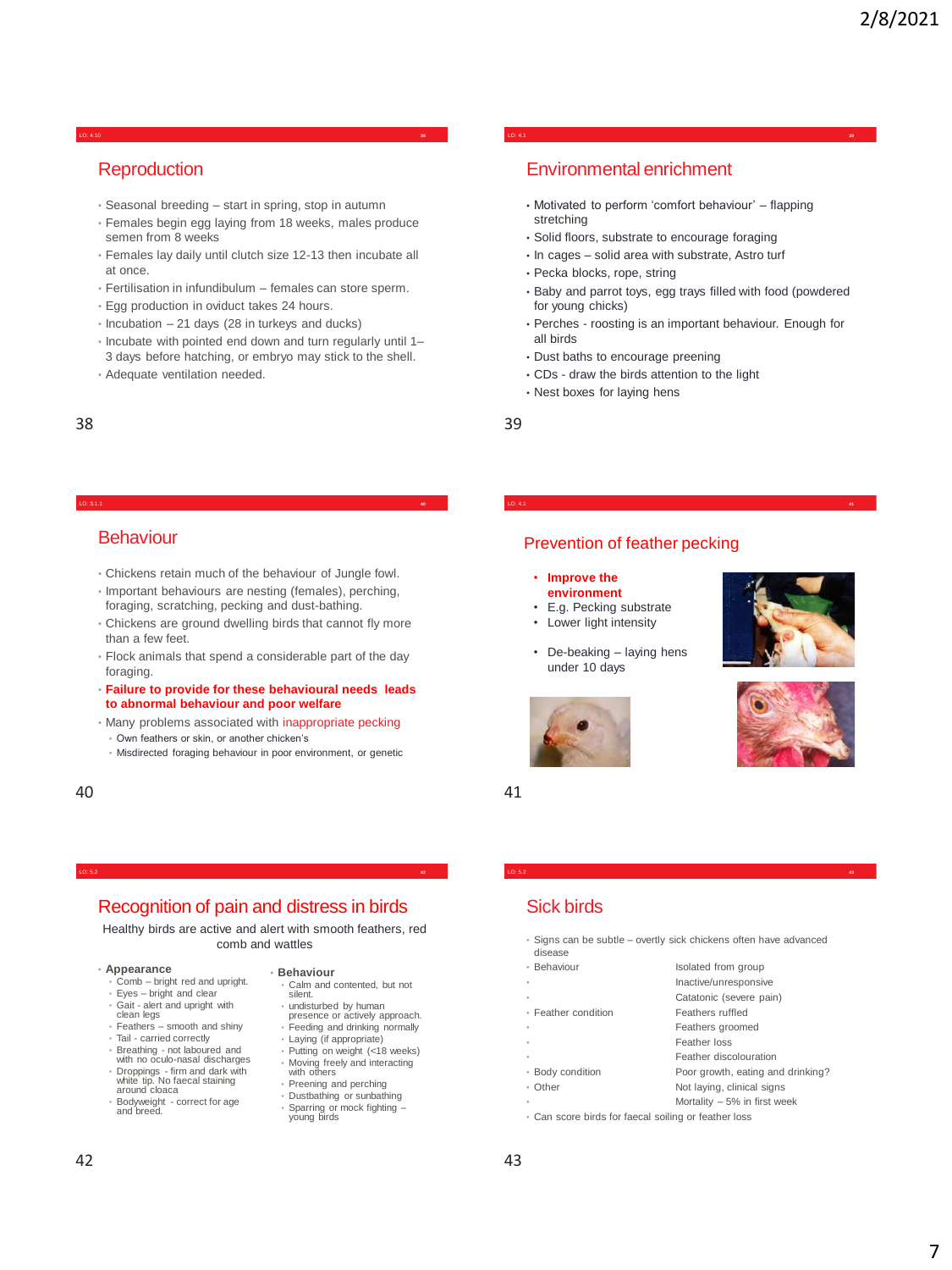#### LO: 5.2 **44**

## Respiratory system

Coughing (snicking) Sneezing Mouth breathing

Oculo-nasal discharge

Swollen sinuses



## Gastro-intestinal system

LO: 5.2 **45**

LO: 5.2 **47**

Diarrhoea – bacterial viral parasitic

Bloody diarrhoea

Dehydration





#### 44 45

## Locomotor system

LO: 5.2 **46**





Posture and gait Wing droop Head tilt



## Diseases of poultry

• Infectious diseases 1) Bacterial:

- **Salmonella**
- E. coli
- **Campylobacter**
- Staphylococcus
- Klebsiella
- **Mycoplasma**
- **Psitacosis**

#### **Care – some are zoonotic**

46 47

## Diseases of poultry

- Infectious diseases: 2) Viral:
- Newcastle disease NOTIFIABLE
- Avian influenza (AI)
- Infectious bronchitis (IB)
- Avian metapneumovirus (Swollen head syndome)

LO: 5.2 **48**

- Infectious bursal disease (IBD or Gumboro disease
- Infectious laryngo-tracheitis (ILT)
- Mareks disease (MD)
- Chick anaemia virus

## Diseases of poultry

• Infectious diseases

| - 3)            | Fungal    | Aspergillosis                          |
|-----------------|-----------|----------------------------------------|
| $-4)$<br>٠<br>٠ | Parasitic | Coccidia<br>Ascarid worms<br>Red mites |

LO: 5.2 **49**

•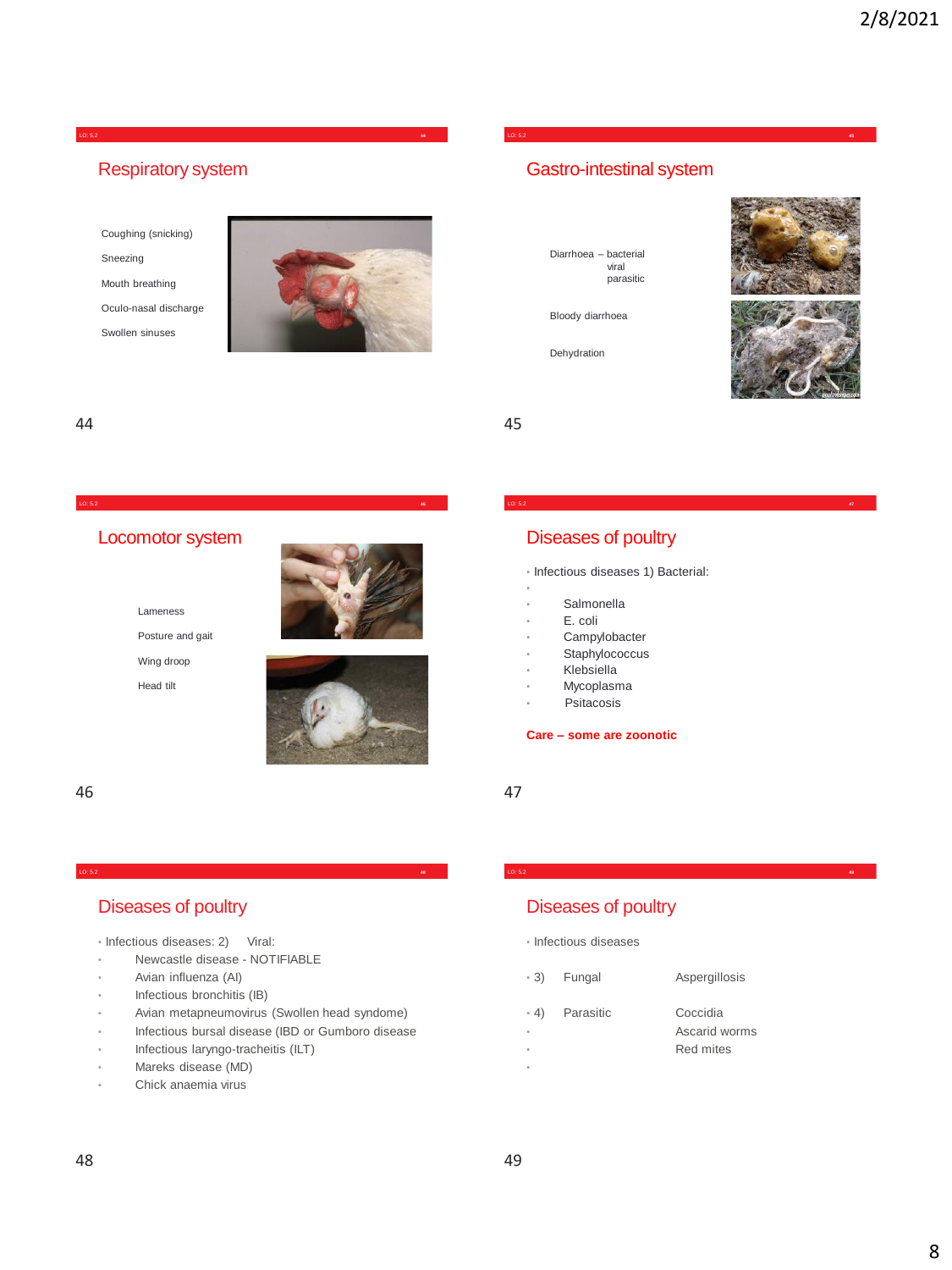#### LO: 5.2

## Vertically transmitted diseases

| Agent                                    | Vertical transmission |
|------------------------------------------|-----------------------|
| Avian adenoviruses, group 1              | <b>Yes</b>            |
| Avian encephalomyelitis virus            | <b>Yes</b>            |
| Avian infectious bronchitis virus        | <b>No</b>             |
| Avian infectious laryngotracheitis virus | <b>No</b>             |
| <b>Avian leucosis viruses</b>            | <b>Yes</b>            |
| Avian nephritis virus                    | <b>No</b>             |
| <b>Avian orthoreoviruses</b>             | <b>Yes</b>            |
| Avian reticuloendotheliosis virus        | <b>Yes</b>            |
| Chicken anaemia virus                    | Yes                   |
| Egg drop syndrome virus                  | Yes                   |
| Infectious bursal disease virus          | No                    |
| Influenza A virus                        | <b>No</b>             |
| Marek's disease virus                    | <b>No</b>             |
| Newcastle disease virus                  | <b>No</b>             |
| Turkey rhinotracheitis virus             | No                    |
| Mycoplasma gallisepticum                 | <b>Yes</b>            |
| Mycoplasma synoviae                      | <b>Yes</b>            |
| Salmonella pullorum                      | <b>Yes</b>            |

#### LO: 5.2 **52**

### Control of disease

| • 1) Vaccinations: | Infectious Bronchitis       |
|--------------------|-----------------------------|
|                    | Gumboro disease (IBD)       |
|                    | Swollen head syndome (aMPV) |
|                    | Mareks Disease              |
|                    | Newcastle disease           |
|                    | Coccidiosis                 |
|                    | Salmonellosis               |
|                    |                             |

#### • 2) Anti-coccidial medication

• 3) Antibiotic medication

#### 52 53

#### LO: 4.7 & 7.1

#### Poultry Handling



## Diseases of poultry

- Non-infectious diseases
- Musculo-skeletal splayed legs, ruptured tendons, fractures

LO: 5.2 **51**

- Nutritional rickets, crop impactions
- Reproductive egg impaction
- Behavioural feather pecking, fighting

50 51

## Handling and Restraint

- Approach quietly, and place a hand on the back
- Place second hand under the body and lift
- Enclose the wings and support all the bird's weight
- Hold the bird close to your body to stop struggling
- Then take hold of both legs to support the body.
- Bone breaks, dislocations and bruising are common injuries

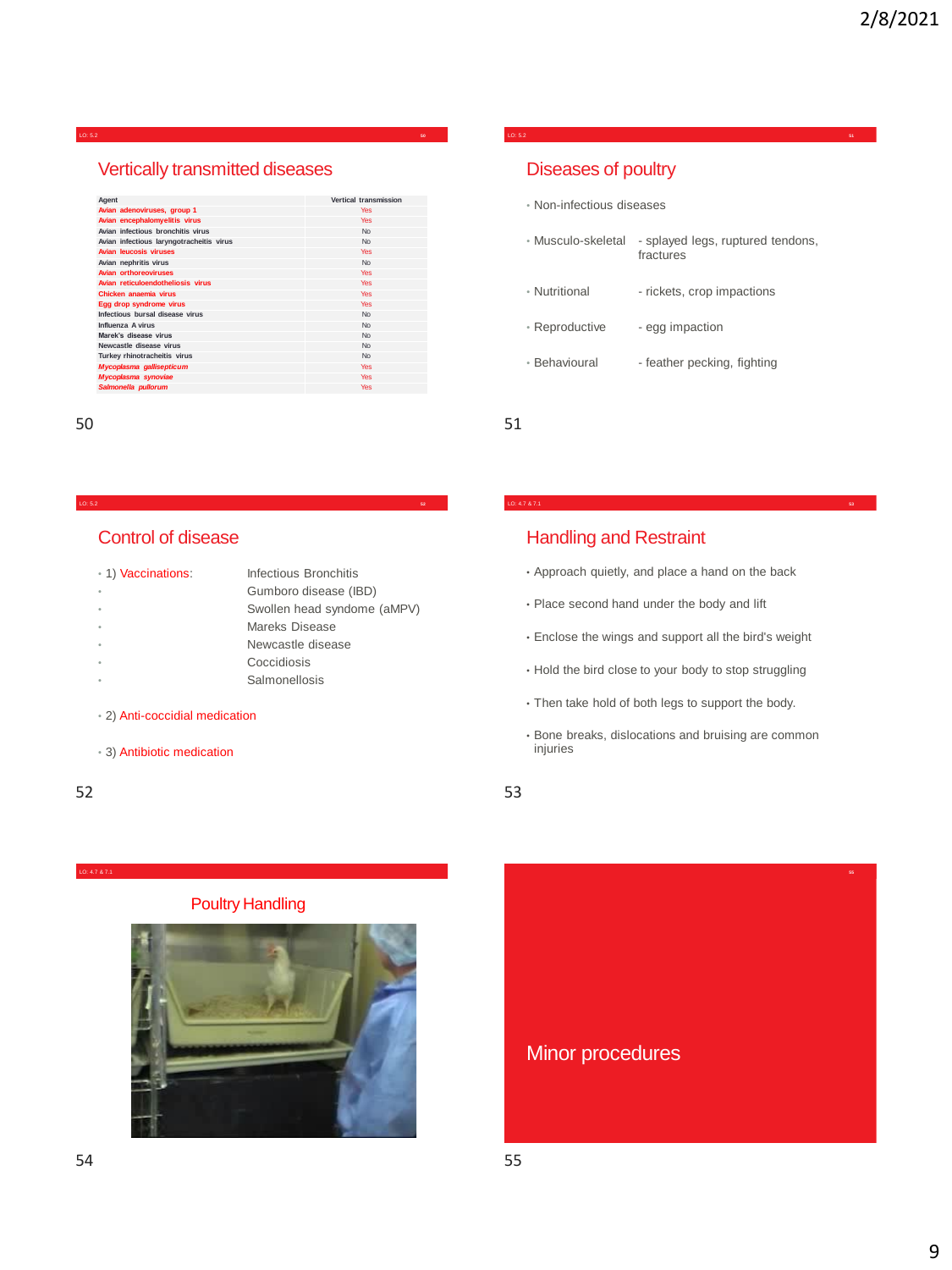#### LO: 4.8 & 8.1 **56**

#### Routes of Administration

Intravenous injection

Intramuscular injection

Subcutaneous injection

Intraperitoneal injection

Oral gavage

Cloacal



#### LO: 4.8 & 8.1 **57**

## Needle selection

- Consider:
	- Route of administration Intramuscular needs longer needle than subcutaneous
	- Viscosity of liquid thicker substances need larger needle bore • Age and size of bird
	- Examples:
	- $\cdot$  IM injection in adult poultry  $-5/8$ <sup>th</sup> inch  $+23$ G
	- Subcut injection 3/8th inch + 23G



56 57

#### **Intravenous**

- Wing vein (brachy-cephalic)
- Jugular vein
- Medial metatarsal vein



### Cardiac puncture



58 59

LO: 4.8 & 8.1

#### LO: 4.8 & 8.1

#### **Intramuscular**

- Breast muscle
- Thigh muscle



#### **Subcutaneous**

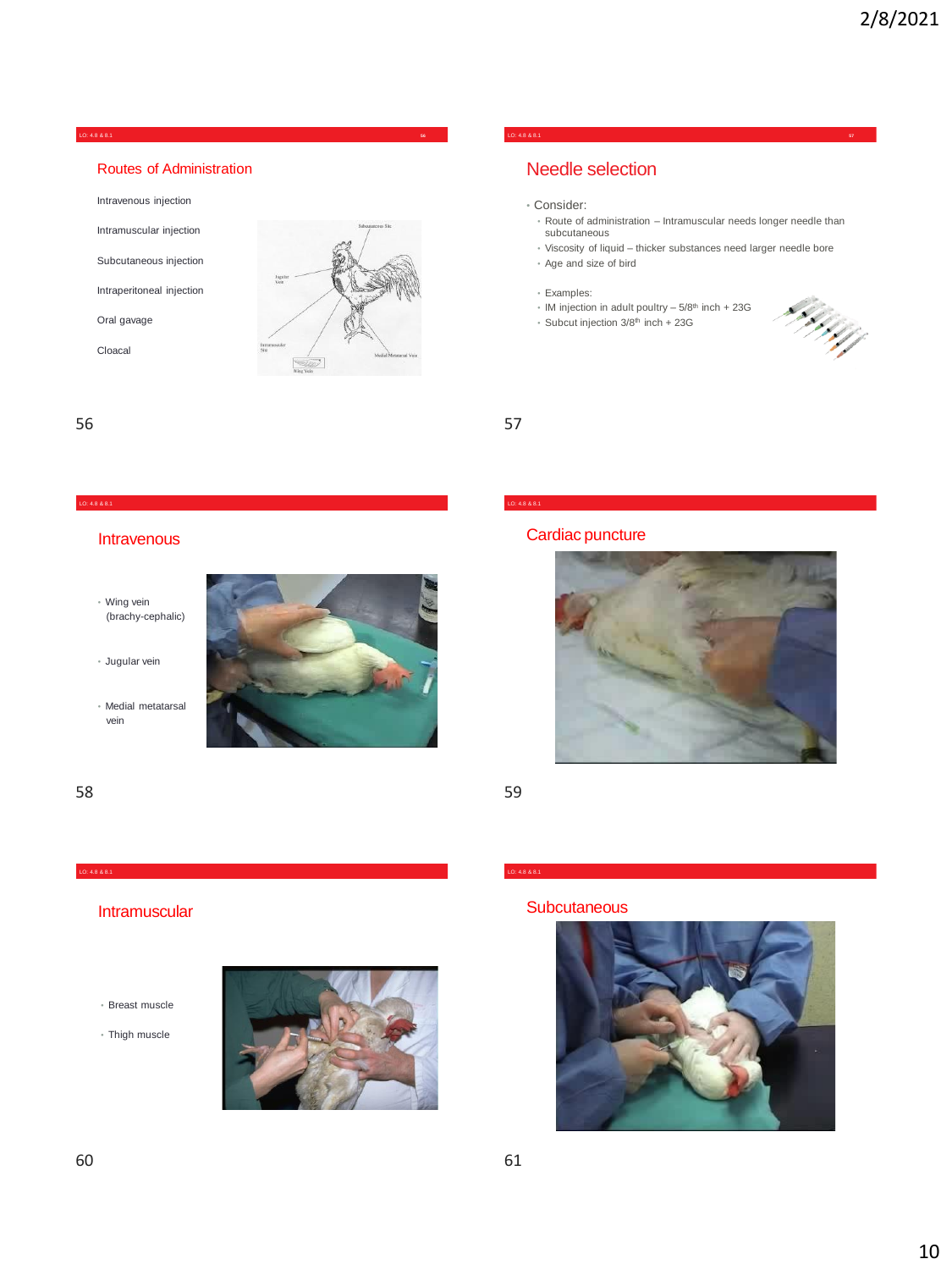**63**

LO: 4.7

### **Identification**







- Wing Tagging
- Leg Banding
- Cage Labelling (Individually Housed Birds)
- Spray Markers (Temporary Marking Only)
- NB Identification of birds is not a regulated procedure.

62 63



LO: 20.6 **65**

#### LO: 5.2 **64**

### Anaesthetic Risks in Birds

- Rapid heat loss
- Hypoglycaemia/starvation avoid fasting <1kg. Crop should be empty
- Respiratory system overdose easy
- Handling and positioning care not to obstruct chest wall. Lateral recumbence best.
- Post-operative care

#### 64 65

#### • Preparation – pre-surgical analgesia mandatory • Butorphanol is the analgesic of choice

Anaesthesia in birds

- 
- Induction: inhalation or injection • Isoflurane is the anaesthetic of choice
	- Alphaxalone i/v is a safe injectable agent
	- Ketamine/xylazine i.m.
	- Endotracheal intubation advised for birds >200g
- Keep birds warm and dark in recovery period

LO: 20.12 **67**

#### LO: 20.11 **66**

#### Monitoring anaesthesia



### Post operative recovery

- 100% oxygen initially
- $\cdot$  Keep them warm  $-40^{\circ}$ C
- Keep them in the dark
- Tape the wings
- Remove cage furniture (perches etc)
- Encourage eating asap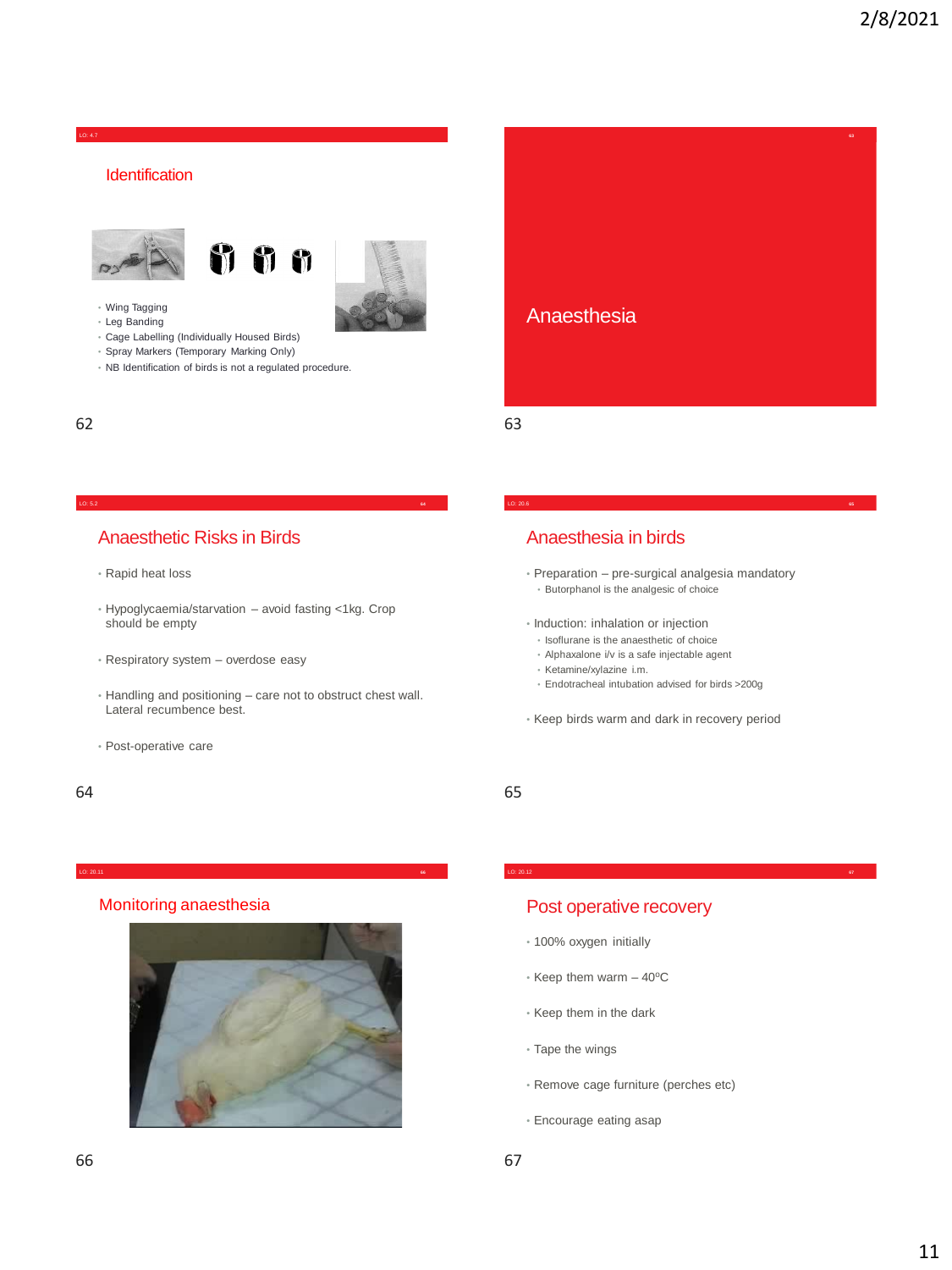

#### LO: 1.12 **69**

## Schedule 1 methods

- HATCHED BIRDS
- 1) Overdose of anaesthetic using a route and agent appropriate for the size and species of animal
- 2) Dislocation of the neck (**up to 1kg**), and using prior sedation in birds over 250 grams
- $\cdot$  3) Exposure to CO<sub>2</sub> gas in a rising concentration (up to 1.5kgs)
- 4) Concussion of the brain by striking the cranium (up to 250g)

LO: 1.12 **71**

### Schedule 1 methods

#### • EMBRYOS

• 1) Overdose of anaesthetic using a route and agent appropriate for the size and species of animal

LO: 1.12 **70**

- 2) Refrigeration, or disruption of membranes, or maceration in an apparatus approved under appropriate slaughter legislation, or exposure to  $CO<sub>2</sub>$  in near 100% concentration until they are dead
- 3) Decapitation (up to 50g)
- 70 71

### Completion of death

- 1) Permanent cessation of the circulation
- 2) Destruction of the brain
- 3) Dislocation of the neck
- 4) Exsanguination
- 5) Onset of rigor mortis
- 6) Instantaneous destruction of the body in a macerator

#### LO: 3.1.1 **73**

#### Useful Data

Natural life span Commercial life span

Adult weight (laying female) Broiler - life-span to slaughter Broiler weight at 5-10 weeks Normal body temperature Heart rate Respiratory rate Incubation period Hatching weight Point of lay

5-10 years Layers 1-2 years Broilers 32-70 days  $1.3 - 3.6$ kg 5-10 weeks 2 - 4kgs  $41.5 - 42.5$ °C 200 - 250 per minute 15 - 25 per minute 20 - 22 days 50 -70g 18 - 24 weeks